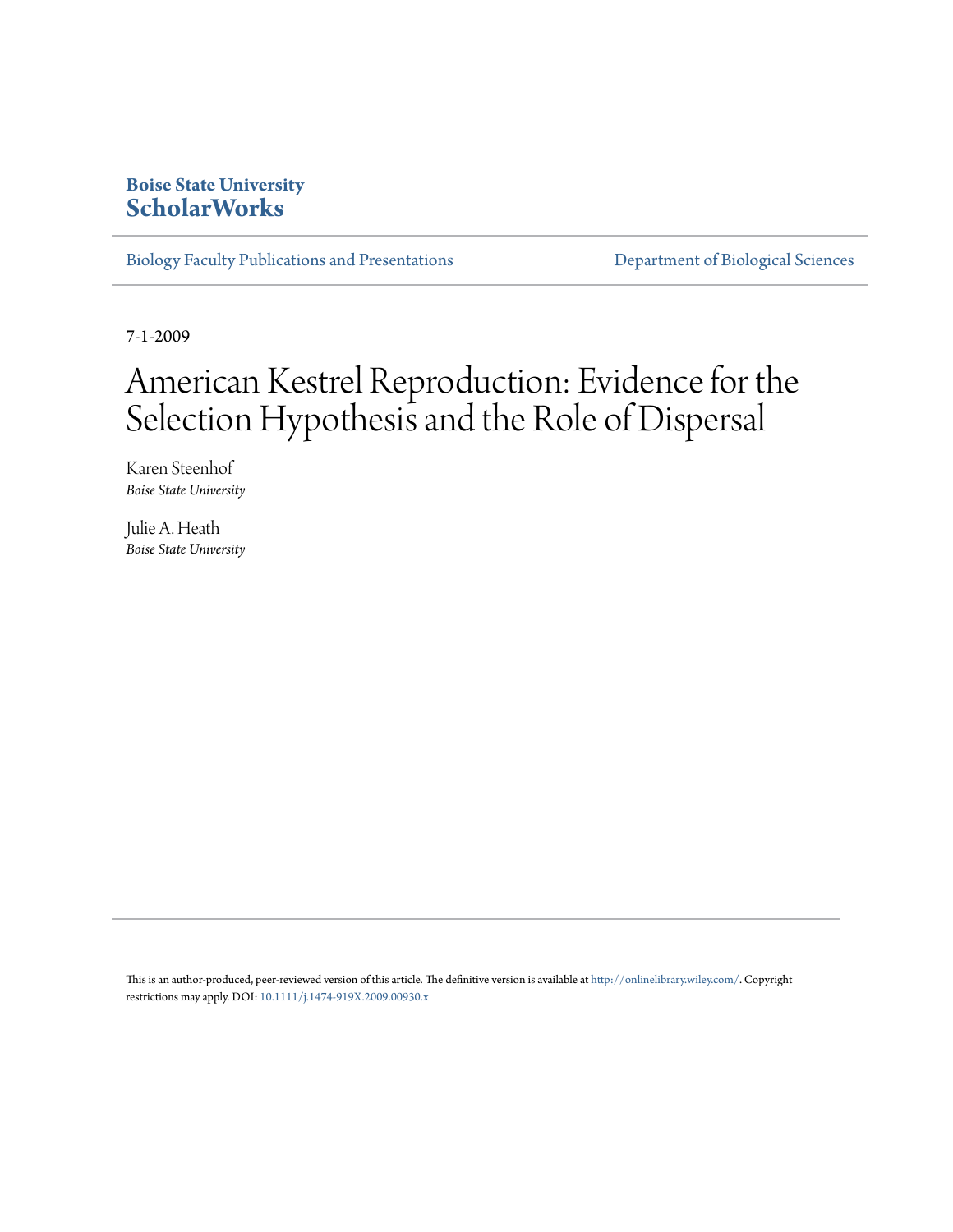# **American Kestrel Reproduction: Evidence for the Selection Hypothesis and the Role of Dispersal**

## **Karen Steenhof and Julie A. Heath**

Boise State University

#### **Abstract**

Many hypotheses attempt to explain why younger, less experienced birds have relatively low reproductive output. We evaluated reproductive patterns of marked American Kestrels *Falco sparverius* nesting in boxes in southwestern Idaho from 1992 to 2006 to test predictions of these hypotheses. Results were consistent with the selection (differential mortality) hypothesis and did not support the constraint, restraint or recruitment hypotheses. Most known-age Kestrels nested in their first year of life, and there was no apparent short-term or long-term reproductive advantage to delayed breeding. The number of years that Kestrels nested in study area boxes ranged from 1 to 6 years, with most Kestrels nesting in only 1 year. Reproductive rates were higher for birds with at least 1 year of nesting experience than for birds nesting in boxes for the first time. After 2 years of nesting, reproductive rates leveled off; there was no evidence for additional improvement or for senescence. Differences in reproductive output with experience/age were due to variation among and not within individuals. Individuals that nested in more than 1 year had similar reproductive rates in their first and second years. Poor producers either died or dispersed after 1 year of nesting in study area boxes. Successful females that nested early in the season and successful males that had been produced locally had the highest probability of returning to nest in a subsequent year.

**Keywords**: age, experience, *Falco sparverius*, life history, population dynamics, raptor, reproductive success

Age-specific patterns of survival and reproduction are important in understanding behavioural strategies, life histories, population dynamics and evolutionary ecology (Forslund & Pärt 1995), and they are also relevant to population management and conservation (Martin 1995). Survival and reproduction vary with the age and experience of individuals in most bird species (Martin 1995), with age accounting for much of the total variation in reproductive success among individuals (Village 1986, Forslund & Pärt 1995). In most bird species, productivity increases with experience, and some species exhibit reduced productivity associated with senescence in later years (e.g., Newton & Rothery 1998, 2002, Nielsen & Drachmann 2003). The reproductive output of first-time breeders tends to be lower than that of more experienced individuals in many species (Forslund & Pärt 1995, Low *et al.* 2007). Hypotheses (Table 1) to explain why younger breeders have low reproductive output (Forslund & Pärt 1995, Martin 1995, Mauck *et al*. 2004, Low *et al.* 2007) include: 1) optimization of reproductive effort with increased reproductive investment in later years as the residual reproductive value declines (*the restraint or effort hypothesis*), 2) age-related improvements in competence (*the constraint or experience hypothesis*), 3) the progressive appearance of good producers that delay their first breeding (*the recruitment hypothesis*) and 4) the progressive disappearance of poorly producing individuals (*the selection or differential mortality hypothesis*). The last hypothesis suggests that poor breeders die at a younger age than better breeders. However, disappearance of inferior breeders from open populations in a finite study area may be due to either mortality or dispersal (Haas 1998, Bregnballe 2006).

The predictions of the four hypotheses are not mutually exclusive (Forslund & Pärt 1995, Laaksonen *et al.* 2002; Table 1), and some studies have found evidence for more than one explanation in the same population (Nol & Smith 1987, Espie *et al.* 2000, Laaksonen *et al.* 2002, Reid *et al*. 2003, Bregnballe 2006, Low *et al.* 2007). The restraint and recruitment hypotheses predict high rates of delayed breeding within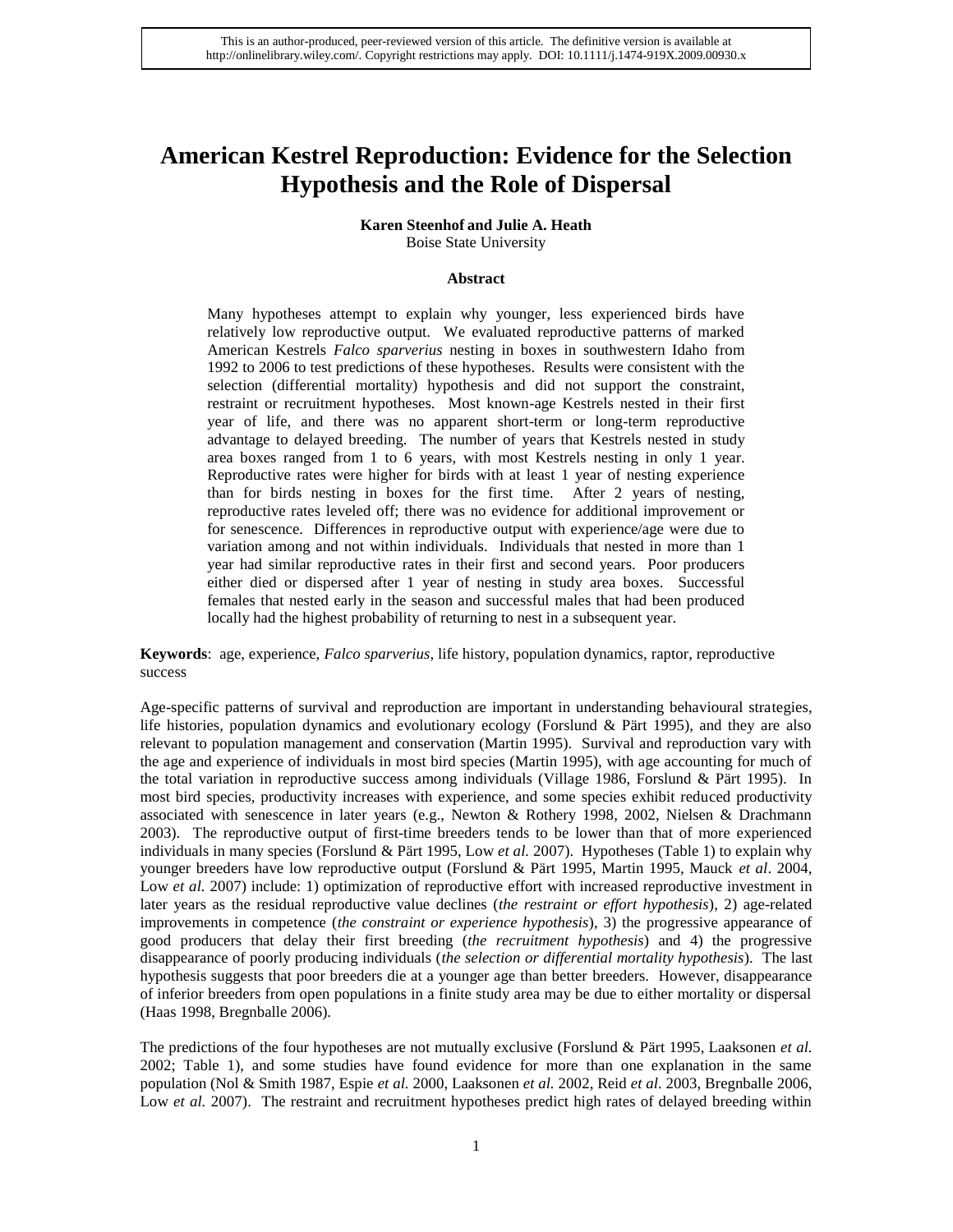populations and higher longevity or lifetime reproduction for individuals that delay breeding. The restraint and constraint hypotheses predict that individuals improve their reproductive output as they age, whereas the selection hypothesis predicts that older cohorts have higher reproductive output only because poor producers disappear from the nesting population at a young age. Thus, differences in reproductive output within individuals as they age would provide evidence for the constraint or restraint hypotheses, whereas differences among individuals would support the selection hypothesis (Newton & Rothery 1998, Espie *et al.* 2000). The constraint hypothesis predicts an inverse relationship between survival and reproductive output in the preceding year, whereas the selection hypothesis predicts a positive relationship between reproductive output and subsequent survival. A positive relationship between longevity and early success, particularly in the first nesting year, would support the selection hypothesis; a negative relationship would support the restraint hypothesis, and no relationship might support the constraint hypothesis (Mauck *et al.*) 2004).

Most studies of birds have shown that individuals improve their reproductive performance with age or that survival is not related to reproductive performance in the previous year (Martin 1995, Nielsen  $\&$ Drachmann 2003). Fewer have supported the selection hypothesis (Martin 1995), and even fewer have identified the phenotypic characteristics of inferior breeders that are lost from the population early in life. Support for the selection hypothesis has come from studies of sparrows (Nol  $\&$  Smith 1987), seabirds (Wooller *et al.* 1990, Mauck *et al.* 2004, Barbraud & Weimerskirch 2005) and relatively small, short-lived raptors. Eastern Screech-owl *Otus asio* females that survived to nest in more than 1 year had higher nesting success rates in their first year than female owls that nested only once (Gehlbach 1989). Age-specific variation in Merlin *Falco columbarius* reproduction was probably due to a combination of disproportionate mortality of inferior female breeders and improved competency of males with experience (Espie *et al.* 2000). Male Tengmalm's Owls *Aegolius funereus* that nested late were less likely to survive and return during the decrease phase of the vole cycle (Laaksonen *et al.* 2002). At least three studies have suggested that late dates of clutch initiation are a characteristic of poor producers that disappear (Espie 2000, Laaksonen *et al.* 2002, Low *et al.* 2007). One reason for late nesting might be late pairing (Village 1985). In populations where some individuals are year-round residents, locally produced residents may have an advantage over migrants or immigrants in securing nesting territories, obtaining mates and initiating nesting attempts early in the nesting season.

In this paper we examined whether reproductive output was related to age, years of nesting experience, or natal origin in a population of marked American Kestrels *Falco sparverius* nesting in boxes in southwestern Idaho. American Kestrels are small, socially monogamous and sexually dimorphic raptors that occur throughout North and South America (Smallwood & Bird 2002). They occur commonly in habitats used and modified by humans and, as secondary cavity nesters, they readily use nestboxes. Males provide most of the food for females during courtship, incubation and early brood-rearing, and both adults provide food to nestlings older then 10 days of age (Balgooyen 1976). In southwestern Idaho, Kestrels have a prolonged nesting season (March-August), and many, if not most, individuals remain on the nesting grounds through the winter (Henny & Brady 1994, K. Steenhof, unpubl. data). Yearling males may acquire territories as early as the autumn of their hatching year (Smallwood & Smallwood 1998, K. Steenhof, unpubl. data,). We evaluated reproduction and longevity for 89 breeding Kestrels (55 males and 34 females) marked as nestlings in or near study area boxes ('known-age' birds that could be considered local recruits) and 893 (355 males, 538 females) individuals first encountered as adults nesting in boxes from 1992 to 2005 ('unknown-age' birds, which had not been produced in study area boxes). We tested hypotheses that attempt to explain age-specific differences in reproduction, and we identified factors associated with the probability of Kestrels returning to nest in more than 1 year.

#### **Methods**

The study area included nest boxes in southwestern Idaho (43° N 116° W) that had been erected from 1986-1992. Approximately 20% of boxes were on signs along an interstate highway, 20% were on trees in rural residential properties near Kuna, and 60% were wooden poles in agricultural and exurban areas south of Boise and Meridian. The irregularly shaped study area encompassed approximately  $1000 \text{ km}^2$  and was approximately 65 km long on its longest axis (northwest-southeast) and 22 km wide. Nearest neighbor distances between boxes averaged  $886 \pm 43$  m (range: 178-2574 m). Old trees and buildings occurred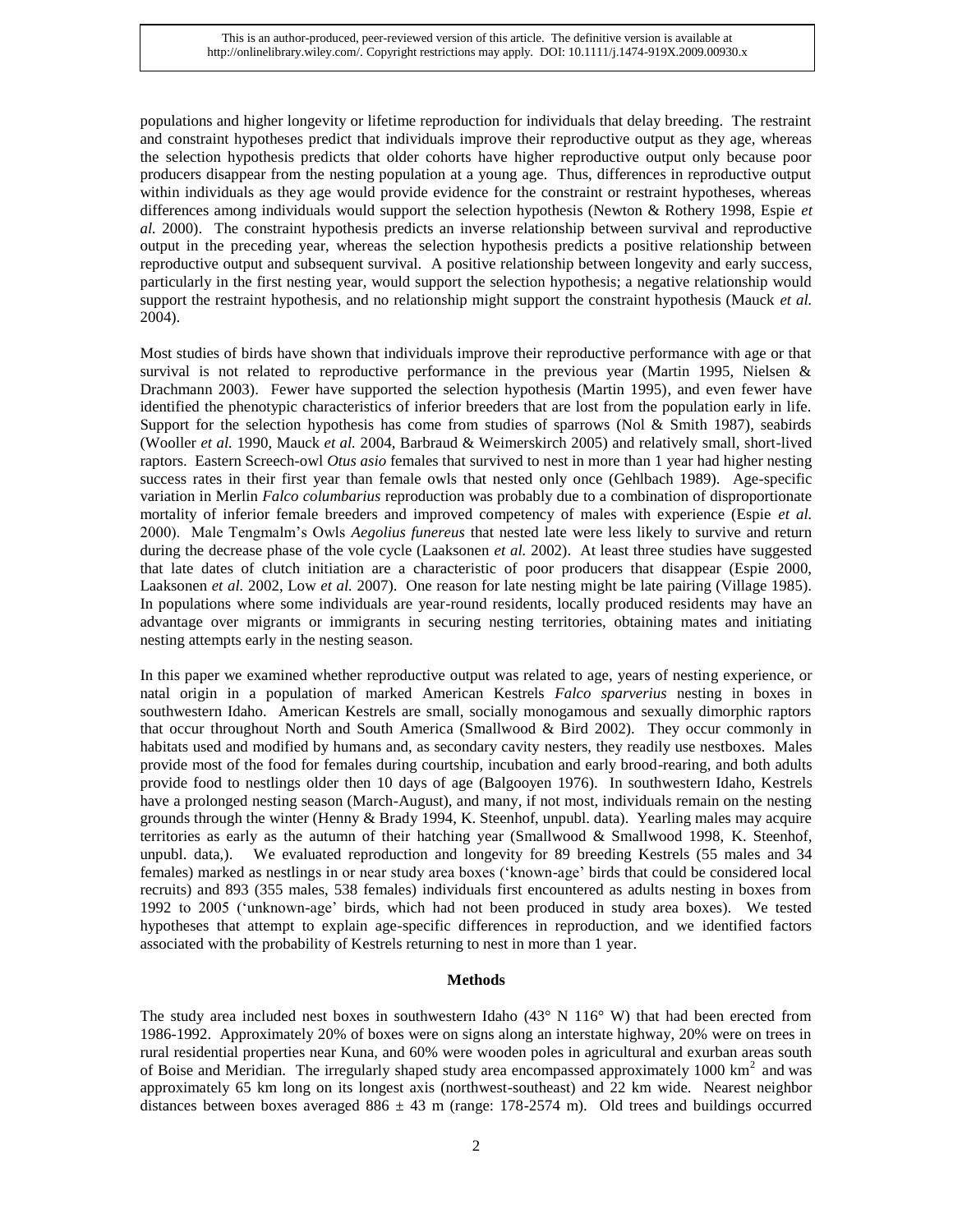throughout the study area, so the nest boxes we monitored were not the only locations where Kestrels could nest within the study area. In addition, other investigators erected nestboxes within and on the periphery of our study area from 1998 to 2002*.* 

Our field procedures followed Animal Care Protocol guidelines approved by Boise State University (IACUC Numbers 006-01-006 and 006-05-004). Each year from 1986 to 2006, we checked, cleaned and added fresh wood-shavings to all boxes in March, and each year we replaced and repaired some boxes. We re-visited all boxes in April, May and June to check for occupancy, and we removed nests of European Starlings *Sturnus vulgaris* to keep boxes suitable for Kestrels. We re-visited boxes with Kestrel eggs or young as often as necessary to capture adults, estimate ages of young and ascertain nesting success and number of young produced. We caught most adults while they were incubating in boxes. At sites where we had been unable to catch adults in boxes during incubation or early brood-rearing, we used a mist-net with a live Great Horned Owl *Bubo virginianus* during late brood-rearing (Steenhof *et al.* 1994).

We banded nestlings and unmarked adults with aluminum USGS bands and recorded band numbers of adults that already had bands. We assigned median hatching dates to all broods based on the ages of nestlings estimated from a photographic ageing key (Griggs & Steenhof 1993). We used nest discovery dates (dates when eggs were first found) as an index to nest initiation dates because they correlated well with hatching dates ( $r = 0.89$ ,  $n = 577$ ,  $P < 0.001$ ). To account for variation in breeding chronology among years, we calculated a standardized nest initiation date by dividing the date eggs were found by the median date that all first clutches were found in the same year. We considered nesting attempts to be successful when young reached 80% of fledging age (75% feathered or approximately 22 days; Griggs & Steenhof 1993).Mean nesting success was calculated separately for each gender and was defined as the proportion of individuals that produced at least one young that reached 22 days of age. We considered broods with young  $> 22$  days to be the number of young that fledged. Most young were banded at 23-25 days of age. We excluded broods from analyses if counts were incomplete or if they were based on counts of young before they reached 22 days of age. We did not assess nesting success or productivity in 2006, the final year of our study. We defined local lifetime reproduction of a bird to be the number of fledgingage young produced in all years that the individual nested in study area boxes. We excluded individuals that were still nesting in 2006 from estimates of local lifetime reproduction. We also excluded individuals from assessments of lifetime reproduction if we had incomplete information on their nesting success or brood size at fledging in one or more years that they nested in boxes. Although we banded some adults and most nestlings in boxes from 1986 to 1991, we did not make a concerted effort to capture all adults until 1993. Therefore, our analyses include only those individuals marked or re-encountered in 1992 or later.

We considered only known-age nesters to assess the frequency of delayed breeding in Kestrels and compared age at first known nesting by gender using a likelihood ratio test (G-test; Sokal & Rohlf 1998). We compared nest initiation dates, numbers of eggs laid and number of fledglings produced by birds that began nesting in their first year after hatching to birds that began nesting in the second or third year after hatching with nonparametric Wilcoxon 2-sample tests. We compared nesting success of these two groups using likelihood ratio tests, and we used Wilcoxon 2-sample tests to compare their breeding longevity and lifetime reproduction.

We evaluated how reproductive rates varied with years of nesting experience for all nesting adults in the sample using a generalized linear model (GLMM) with bird included as a repeated subject. This analysis detected differences among cohorts of birds but did not model intra-individual changes. We grouped birds with 3, 4 and 5 years of experience in the category 3+ years of nesting experience and performed separate analyses for males and females. We used different null distributions for each response variable. Nest initiation dates fit a normal distribution; we used a logit-link function with a binomial distribution to analyse nesting success; and we used a log-link function with a Poisson distribution to analyse numbers of eggs and fledglings produced. We used paired *t*-tests to assess within-bird differences in reproduction over time, comparing reproduction of individuals in their first and second years of nesting. We used logistic regressions to examine factors that affected the probability of male and female Kestrels returning to nest in a study area box after 1 year of nesting. Descriptive statistics are reported as mean  $\pm$  se.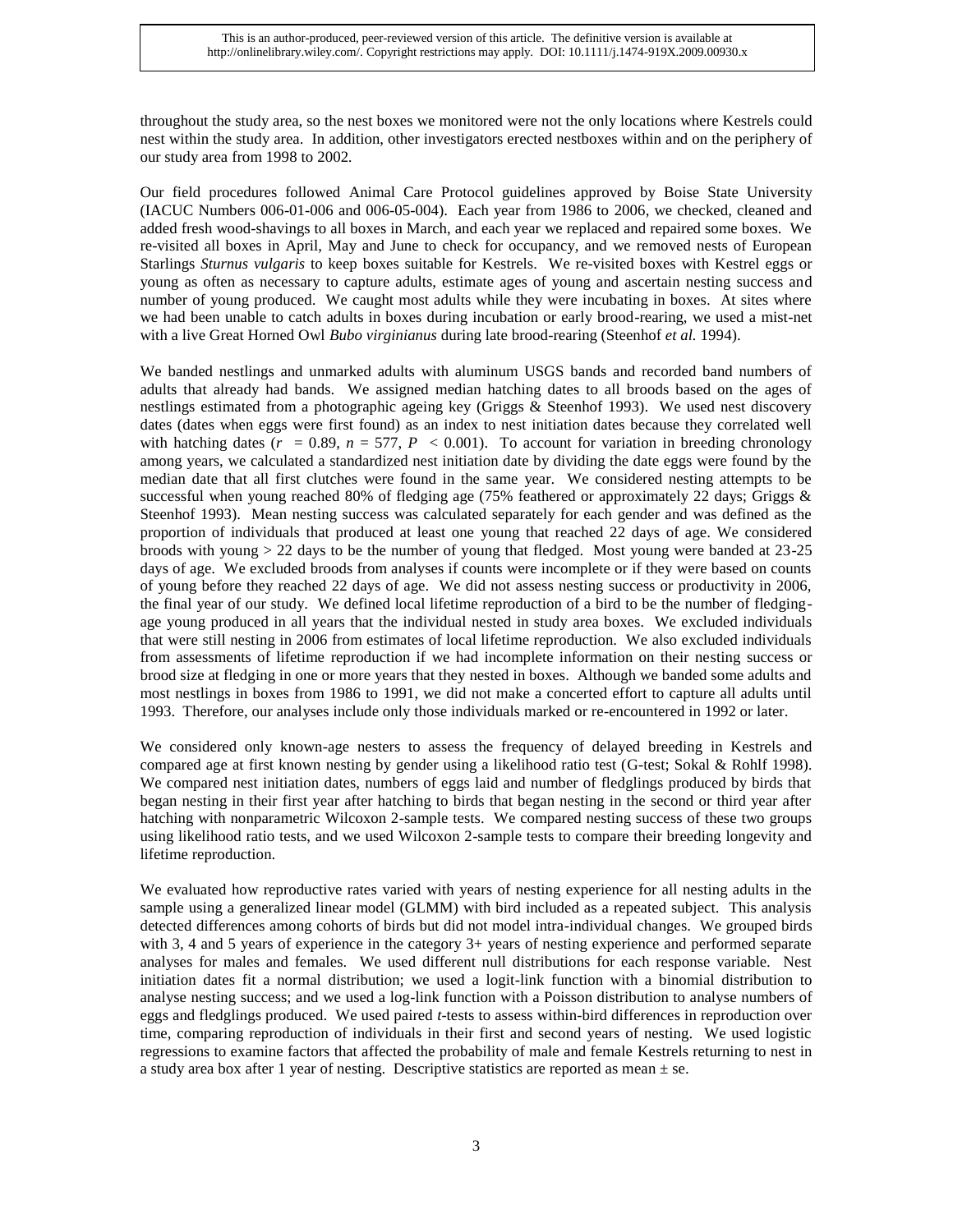#### **Results**

Of 944 Kestrels that nested in boxes from 1992 to 2005, 780 (83%) were encountered nesting in only 1 year. Excluding birds still nesting in 2006, 393 males nested for an average of  $1.3 \pm 0.04$  years, and 551 females nested for  $1.2 \pm 0.03$  years (Table 2). One male and one female nested in study area boxes for 6 years between 1992 and 2005. The observed lifespan of Kestrels nesting in boxes, defined as the difference between year of hatching and year of last known nesting, ranged from 1 to 6 years for known-age males and 1 to 3 years for known-age females. The minimum lifespan for unknown-age birds, defined as the difference between year of first known nesting and year of last known nesting +1, ranged up to 7 years for males. A female at least 8 years old was still nesting in 2006, the final year of our study.

#### **The Frequency and Consequences of Delayed Reproduction**

Most Kestrels that we had banded as nestlings and re-captured as breeding adults nested in their first year after hatching. The difference between sexes (88% of 56 males and 82% of 34 females) was not significant  $(G<sub>2</sub> = 0.45, P = 0.51)$ . Ten per cent first nested in study area boxes during their second year. One female and three males were not encountered nesting in boxes until their third year. Because we did not capture all Kestrels nesting in boxes, some apparent first time nesters might have bred in the area in previous years without being detected (Wyllie & Newton 1991). Alternatively, some may have bred elsewhere in their first or second year. Thus the observed rate of nesting in the first year should be considered a minimum.

Kestrels that nested in study area boxes for the first time as 2- or 3- year olds had similar nest initiation dates and they produced similar numbers of eggs and fledglings as Kestrels that nested as yearlings (Table 3). Patterns were similar for both sexes (all *P* > 0.09*).* Nesting success rate of 2- and 3-year olds nesting in boxes for the first time (54%) was lower than that of Kestrels nesting as yearlings (84%;  $G_1 = 4.2$ ,  $P =$ 0.04), and lower than those of 2-year-olds nesting in boxes for the second time (81%;  $G_1 = 9.3$ ,  $P = 0.002$ ). Mean number of years that Kestrels nested in study area boxes did not differ with age at first known nesting, and age at first known nesting was unrelated to local lifetime reproduction (Table 3).

#### **Reproductive Rates and Nesting Experience**

Female American Kestrels in their first known year of nesting produced fewer eggs and fledglings than those with one or more years of nesting experience in the study area (Fig. 1a, 1b). Nesting success rates were higher for individuals with at least 1 year of experience than for first time nesters (Fig. 1c). After 2 years of nesting, success rates and productivity of females leveled off (Fig. 1b, 1c). There was no evidence for decreased productivity in older birds, and there was no clear improvement in nesting success and number of young fledged after 2 years of nesting. Three of four females with 4 or 5 years of experience nested successfully. Nest initiation dates did not vary with number of years of nesting experience in females  $(F_{3, 129} = 2.04, P = 0.11)$ .

The number of fledglings produced was related to the number of years that males had nested (Fig. 1b), but the number of eggs produced by their mates was unrelated to male nesting experience (Fig. 1a). Nesting success rates were higher for males with at least 1 year of experience than for first-time nesters (Fig. 1c). After 2 years of nesting, success rates and productivity of males levelled off (Fig. 1b, 1c). There was no evidence for decreased productivity in older birds, and there was no clear improvement in nesting success and number of young fledged after 2 years of nesting. All males with 4 or 5 years of experience  $(n = 5)$ nested successfully. Nest initiation dates did not vary with number of years of nesting experience in males  $(F_{3, 121} = 1.13, P = 0.34).$ 

Paired tests on birds that nested in the study area in more than 1 year showed that the number of young fledged by individual Kestrels in their first year of nesting did not differ from the number fledged in their second year (males:  $t_{78} = 1.1$ ,  $P = 0.28$ ; females:  $t_{87} = 0.77$ ,  $P = 0.45$ ). Nest initiation dates did not change between the first and second year of nesting for males ( $t_{95} = 0.43$ ,  $P = 0.67$ ) or females ( $t_{97} = 0.90$ ,  $P =$ 0.37). Females laid similar numbers of eggs in their first and second known years of nesting ( $t_{96} = 0.76$ , *P*  $= 0.45$ ), and mates of males laid similar numbers of eggs in the male's first and second year of nesting ( $t_{95}$ )  $= 0.43, P = 0.67$ .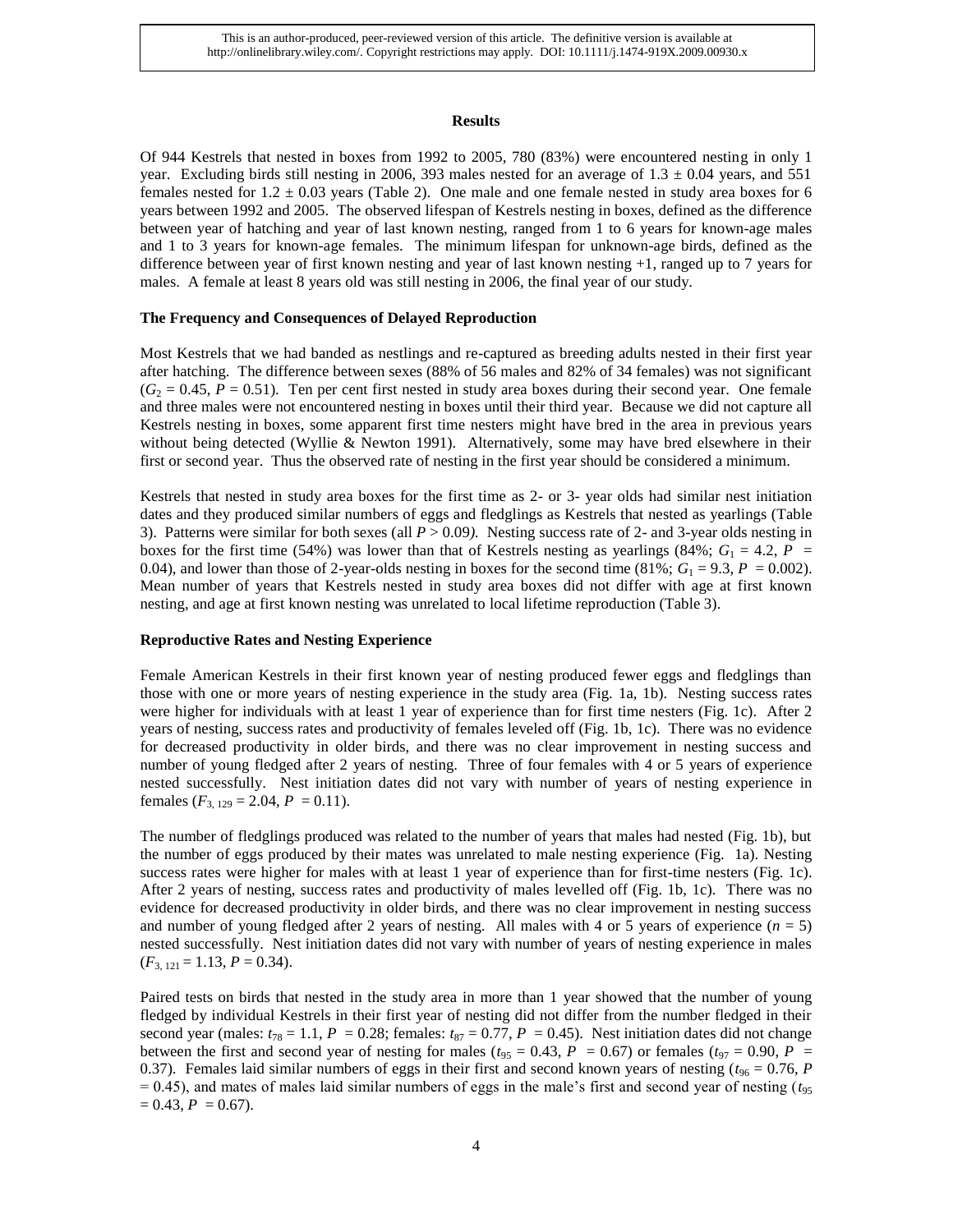#### **Factors Associated with the Probability of Nesting in Multiple Years**

Females were more likely to die or disperse (83%) from study area boxes after their first nesting season than were males (76%;  $G_1 = 5.8$ ,  $P = 0.016$ ). Kestrels of both genders that failed in their first nesting attempt were more likely to die or disperse by the following nesting season (Table 4). Successful females were 4.9 times (CI: 2.5 - 9.7) more likely to return than unsuccessful females, and male Kestrels were 2.3 times (CI: 1.2 - 4.4) more likely to return if they were successful the first year. Birds that failed in their first year nested in boxes for fewer years (mean  $= 1.1$  years,  $n = 269$ ) than birds that nested successfully in their first year (mean = 1.4 years,  $n = 700$ , Wilcoxon  $Z = 5.13$ ,  $P < 0.001$ ). This difference was due mainly to birds dying or dispersing after the first nesting year. Among Kestrels that nested in the study area for at least 2 years, number of years nesting did not differ between Kestrels that nested successfully in the first year (mean  $= 2.6$  years,  $n = 171$ ) and Kestrels that failed in their first year (mean  $= 2.5$  years,  $n =$ 23, Wilcoxon *Z* = 2271, *P* = 0.896).

Other factors associated with whether a bird would return to nest in study area boxes differed for female and male Kestrels. The probability of a female Kestrel returning to nest in a second year was related inversely to her nest initiation date (Table 4). Early nesting females were more likely to return than later nesters. For every unit (standardized day) decrease in nest initiation date, the odds of a female returning increased by 0.17 times (CI: 0.04 - 0.78). Known-age females (local recruits) and unknown-age females returned at similar rates (Table 4). In contrast, males that had hatched in study area boxes were 5.3 times (CI: 2.9 - 9.8) more likely to nest in a second year than males hatched elsewhere (Table 4).

#### **Discussion**

We found no evidence to support the restraint or recruitment hypotheses. Most Kestrels bred as yearlings, and age at first nesting was unrelated to breeding lifespan or local lifetime reproduction. In other species, individuals tend to breed at an early age when prey is especially abundant or when numbers of older birds are low (Newton 1979:123, Steenhof *et al*. 1983). For example, age at first breeding in Eurasian Sparrowhawks *Accipiter nisus* was lower in populations that were increasing after being reduced by organochlorine pesticides (Wyllie & Newton 1991). Because Kestrels are relatively short-lived, the number of older individuals is always low, and it is advantageous for birds to try to raise as many young as possible in their first year.

We found no evidence to support the constraint hypothesis. The probability of surviving and returning to nest in a second year was positively related to reproductive output in the previous year, and individuals that did return had similar reproductive rates in their first and second years of nesting. We found no evidence that individual Kestrels became more productive with age or additional years of breeding experience.

Our results were consistent with predictions of the selection hypothesis. Differences in Kestrel reproduction associated with years of nesting experience were related mainly to differences among individuals rather than differences within individuals. Longevity, as measured by the number of years nesting, was positively related to nesting success in the first year. This suggests that higher productivity of experienced birds was due to fewer poorly producing and unsuccessful birds in the experienced sample rather than individual increases in productivity associated with age or experience.

Our results differ from studies of many other raptors including Eurasian Sparrowhawks, Northern Goshawks *Accipiter gentilis* and Tengmalm's Owls (Newton & Rothery 1998, 2002; Laaksonen *et al.* 2002, Nielsen & Drachmann 2003), which showed that individuals improved their reproductive performance as they aged. American Kestrels appear similar to Merlins in that higher quality individuals (i.e., those that produced most young) were more likely to survive and return the year following their first breeding season, and the disappearance of less productive individuals resulted in higher average production of experienced birds (Espie *et al.* 2000).

Most studies that have confirmed differential mortality as important in explaining age-dependent reproduction have involved closed populations that nest on islands (e.g., Nol & Smith 1987, Barbraud  $\&$ Weimerskirch 2005, Low *et al.* 2007). However, American Kestrels that nested in southwestern Idaho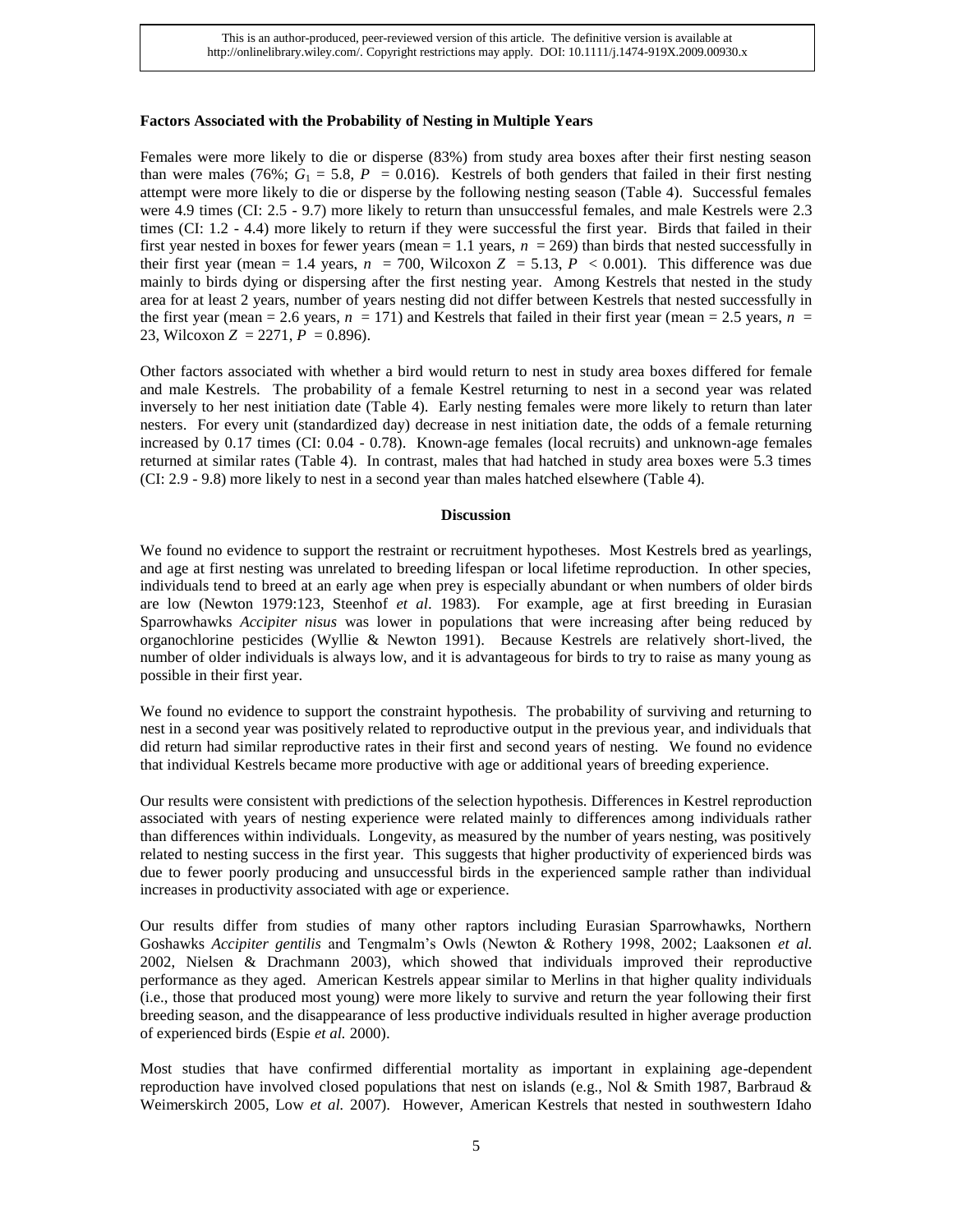were free to move to adjacent areas or other substrates within the study area. Thus Kestrels that disappeared may have died or they may have dispersed from study area boxes to find other nesting opportunities elsewhere. In most cases, it is difficult if not impossible to distinguish mortality from dispersal (Haas 1998).

Unsuccessful birds may be more likely to die (Pugasek & Diem 1990) or disperse (Haas 1998) after their first nesting season. Dispersing after failure may be advantageous. A greater tendency to disperse after nesting failure has been demonstrated in many birds, including raptors (Newton & Marquiss 1982, Beletsky & Orians 1987, Pärt & Gustafsson 1989, Village 1990, Newton 1993, Haas 1998, Forero *et al.* 1999). There is less evidence for increased mortality of raptors that nest unsuccessfully. Gender differences suggest many American Kestrels that disappear after their first nesting season probably disperse rather than die. Male Kestrels were more likely to nest in > 1 year than females, supporting Greenwood's (1980) resource competition hypothesis that females disperse to acquire mates and males are more philopatric to increase their chances of acquiring a territory (Johnson & Gaines 1990). If male American Kestrels have similar survival rates as females, then differential dispersal of the sexes may have been more important than differential mortality in this population.

The fact that locally produced males were five times more likely to nest in a second year than males produced elsewhere also suggests that differential dispersal may be as important as differential mortality for Kestrels. Few of the nesting adults in the Kestrel population had been raised locally in boxes, consistent with the fact that most local avian nesting populations consist mainly of immigrants (Lambrechts *et al.* 1999, Martin *et al.* 2000). However, locally produced males tended to stay in the area even after nesting failure, suggesting that the tendency for natal dispersal may be related to the tendency for breeding dispersal in male Kestrels. Familiarity with resources within a nesting area may be critically important for the sex that defends the territory and provides most of the food for nestlings (Greenwood 1980). The sex that defends the territory and its resources would be more likely to be philopatric, and the sex that selects the mate would be more likely to disperse. For birds that nest in cavities, the nest site is an important resource that may affect a male's mating and subsequent nesting success. We suggest that disappearance of males, especially locally produced males, was due mostly to mortality and not to dispersal, whereas the disappearance of females was due to a combination of dispersal and mortality.

This study began as a co-operative effort between the Idaho Department of Fish and Game, the Idaho Department of Transportation and the Boise District Bureau of Land Management. Funding in recent years was provided by U.S. Geological Survey Forest and Rangeland Ecosystem Science Center and Boise State University. The study could not have been completed without the dedicated work of Brit Peterson, who collected much of the data as principal field technician. We thank Jim Bednarz, George Carpenter, Craig Groves and Michelle Drysdale, who were instrumental in getting the study started. We also thank Leah Dunn and Erica Schutter who worked as technicians and to numerous individuals who volunteered their time. We are especially indebted to the landowners who graciously allowed us to set up and check boxes on their property. The National Geographic Society donated a ladder to the study. We thank Nate Chelgren who conducted preliminary analyses that provided important insights, and we thank Laura Bond for assistance with the SAS code. Chuck Henny, Carl Marti, Matthias Leu and two anonymous reviewers commented on earlier drafts of the manuscript and provided helpful suggestions.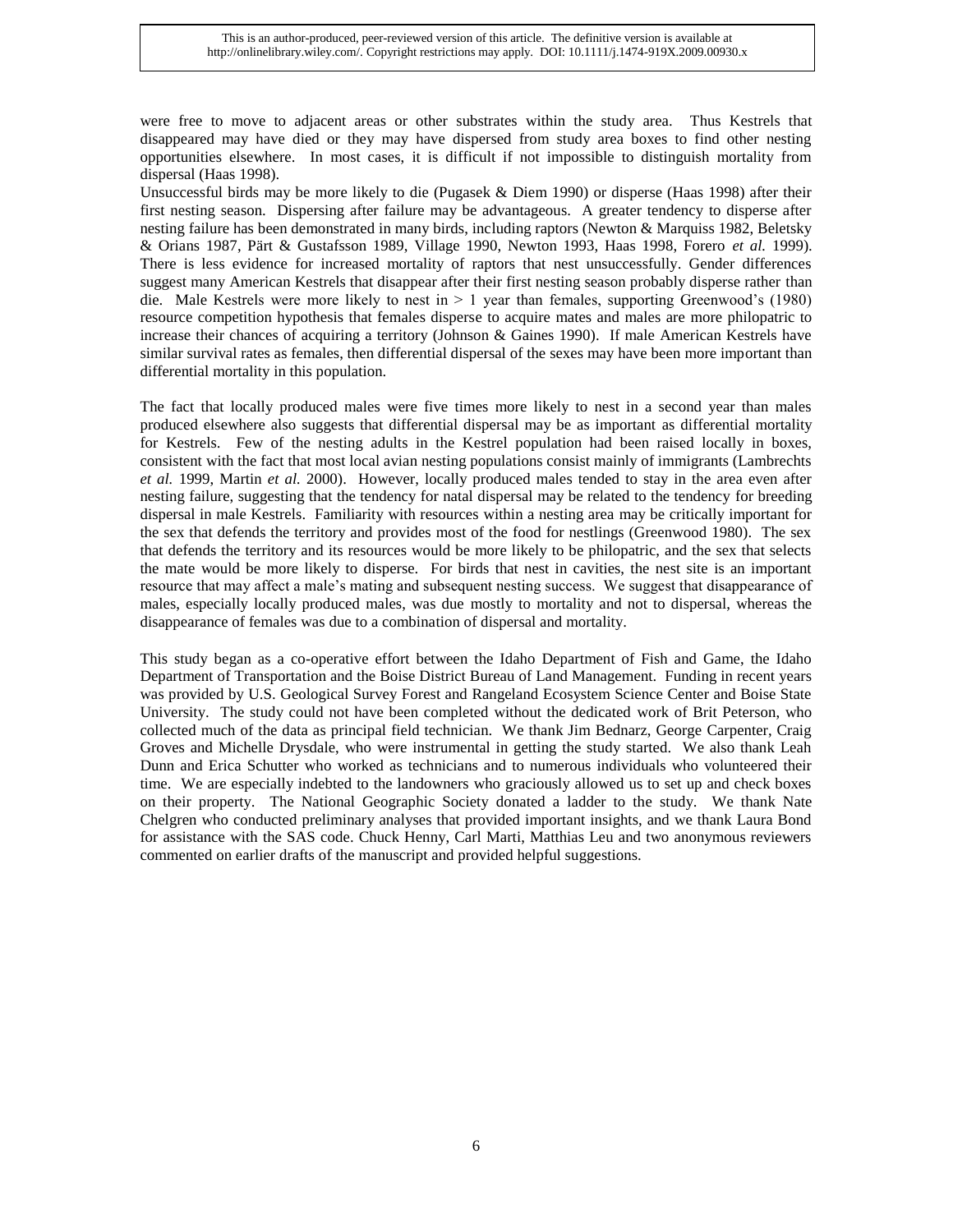This is an author-produced, peer-reviewed version of this article. The definitive version is available at http://onlinelibrary.wiley.com/. Copyright restrictions may apply. DOI: 10.1111/j.1474-919X.2009.00930.x

#### **References**

- **Balgooyen, T.G.** 1976. Behavior and ecology of the American Kestrel (*Falco sparverius* L.) in the Sierra Nevada of California. *Univ. of Calif. Publ. Zool*. **103**: 1-83.
- **Barbraud, C. & Weimerskirch, H**. 2005. Environmental conditions and breeding experience affect costs of reproduction in Blue Petrels. *Ecology* **86**: 682-692.
- **Beletsky, L.D. & Orians, G.H.** 1987. Territoriality among male Red-winged Blackbirds. I. Site fidelity and movement patterns. *Behav. Ecol. and Sociobiol.* **20**: 21-34.
- **Bregnballe, T**. 2006. Age-related fledgling production in Great Cormorants *Phalacrocorax carbo*: influence of individual competence and disappearance of phenotypes. *J. Avian Biol.* **37**: 149-157.
- **Espie, R.H.M., Oliphant, L. W., James, P.C., Warkentin, I.G. & Lieske, D.J.** 2000. Age-dependent breeding performance in Merlins (*Falco columbarius*). *Ecology* **81**: 3404-3415.
- **Forero, M.G., Donázar, J.A., Blas, J. & Hiraldo, F.** 1999. Causes and consequences of territory change and breeding dispersal distance in the Black Kite. *Ecology* **80**: 1298-1310.
- **Forslund, P. & Pärt, T.** 1995. Age and reproduction in birds—hypotheses and tests. *Trends Ecol.Evol.* **10**: 374-378.
- **Gehlbach, F.R.** 1989. Screech-owl. In Newton, I. (ed), *Lifetime Reproduction in Birds*: 315-326. San Diego, CA: Academic Press. .
- **Greenwood, P. J.** 1980. Mating systems, philopatry and dispersal in birds and mammals. *Anim. Behav.* **28**: 1140-1162.
- **Griggs, G.R. & Steenhof, K.** 1993. *Photographic Guide for Aging Nestling American Kestrels*. Boise, ID: U.S. Department of the Interior and Bureau of Land Management.
- **Haas, C.A.** 1998. Effects of prior nesting success on site fidelity and breeding dispersal: an experimental approach. *Auk* **115**: 929-936.
- **Henny, C.J. & Brady. G.L.** 1994. Partial migration and wintering localities of American Kestrels nesting in the Pacific Northwest. *North West. Nat.* **75**: 37-43.
- **Johnson, M.L. & Gaines, M.S.** 1990. Evolution of dispersal: theoretical models and empirical tests using birds and mammals. *Annu. Rev. Ecol. Syst.* **21**: 449-480.
- **Laaksonen, T., Korpimäki, E. & Hakkarainen, H.** 2002. Interactive effects of parental age and environmental variation on the breeding performance of Tengmalm's Owls. *J. Anim. Ecol.* **71**: 23- 31.
- **Lambrechts, M.M., Blondel, J., Caizergues, A., Dias, P.C., Pradel, R. & Thomas, D.W.** 1999. Will estimates of lifetime recruitment of breeding offspring on small-scale plots help us to quantify processes underlying adaptation? *Oikos* **86**: 147-151.
- **Low, M., Pärt, T. & Forslund, P.** 2007. Age-specific variation in reproduction is largely explained by the timing of territory establishment in the New Zealand Stitchbird *Notiomystis cincta*. *J. Anim. Ecol.* **76**: 459-470.
- **Martin, K.** 1995. Patterns and mechanisms for age-dependent reproduction and survival in birds. *Am. Zool.* **35**: 340-348.
- **Martin, K., Stacey, P. B. & Braun, C. E.** 2000. Recruitment, dispersal, and demographic rescue in spatially-structured White-tailed Ptarmigan populations. *Condor* **102**: 503-516.
- **Mauck, R. A., Huntington, C. E. & Grubb, T.C. Jr.** 2004. Age-specific reproductive success: evidence for the selection hypothesis. *Evolution* **58**: 880-885.
- **Newton, I.** 1979. *Population Ecology of Raptors*. Berkhamstead: T. & A.D. Poyser.
- **Newton, I.** 1993. Age and site fidelity in female Sparrowhawks, *Accipiter nisus*. *Anim. Behav.* **46**: 161- 168.
- **Newton, I. & Marquiss, M.** 1982. Fidelity to breeding area and mate in Sparrowhawks *Accipiter nisus*. *J. Anim. Ecol.* **51**: 327-341.
- **Newton, I. & Rothery, P.** 1998. Age-related trends in the breeding success of individual female Sparrowhawks *Accipiter nisus. Ardea* **86**: 21-31.
- **Newton, I. & Rothery, P.** 2002. Age-related trends in different aspects of the breeding performance of individual female Eurasian Sparrowhawks (*Accipiter nisus*). *Auk* **119**: 735-748.
- **Nielsen, J.T. & Drachmann, J.** 2003. Age-dependent reproductive performance in Northern Goshawks *Accipiter gentilis*. *Ibis* **145**: 1-8.
- Nol, E. & Smith, J.N.M. 1987. Effects of age and breeding experience on seasonal reproductive success in the Song Sparrow. *J. Anim. Ecol.* **56**: 301-313.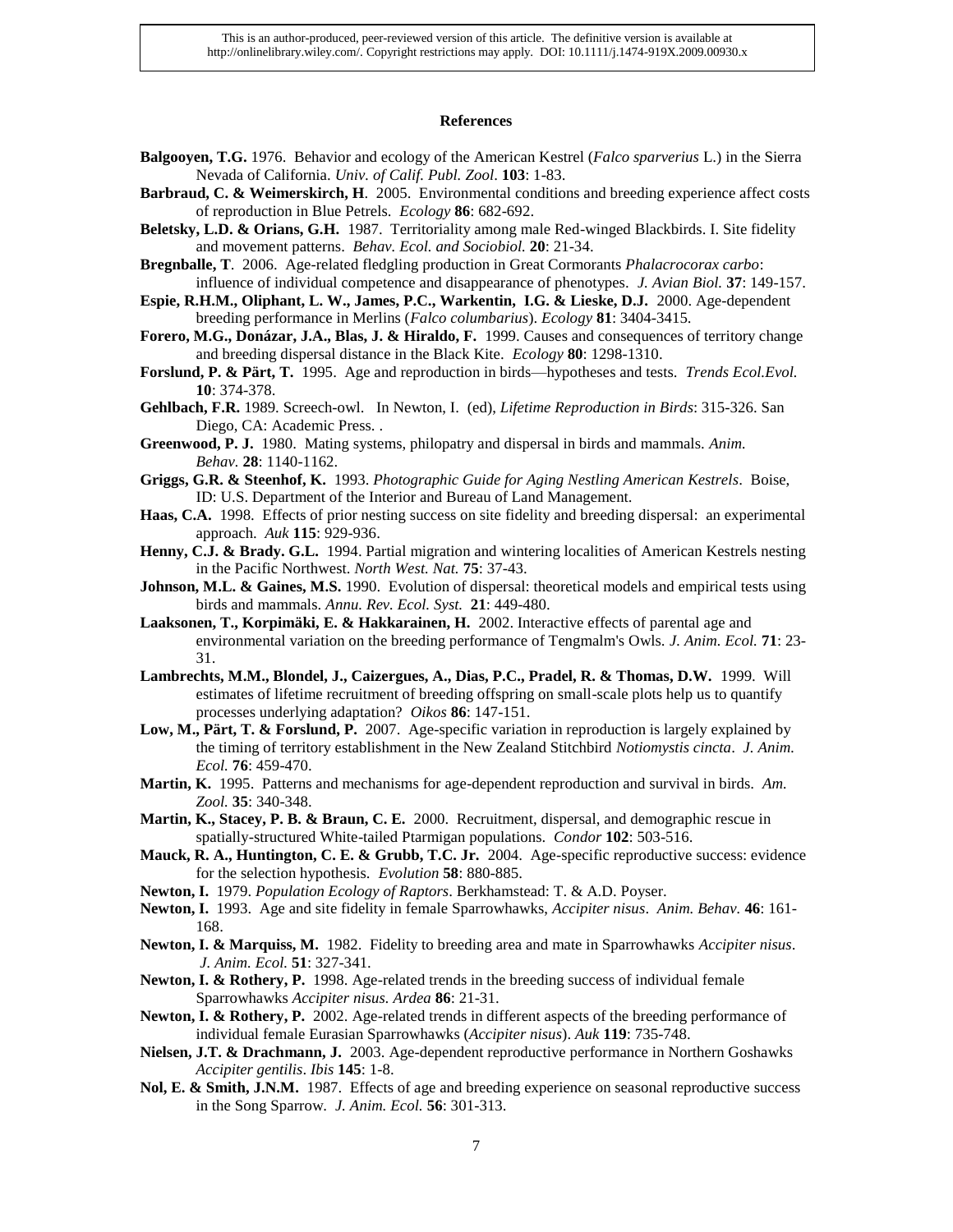- **Pärt, T. & Gustafsson, L.** 1989. Breeding dispersal in the Collared Flycatcher (*Ficedula albicollis*): Possible causes and reproductive consequences. *J. Anim. Ecol.* **58**: 305-320.
- **Pugasek, B.H. & Diem, K.L.** 1990. The relationship between reproduction and survival in known-aged California Gulls. *Ecology* **71**: 811-817.
- **Reid, J. M., Bignal, E. M, Bignal, S., McCracken, D.I. & Monaghan, P.** 2003. Age-specific reproductive performance in Red-billed Choughs *Pyrrhocorax phyrrocorax*: patterns and processes in a natural population. *J. Anim. Ecol.* **72**: 765-776.
- **Smallwood, J.A. & Bird, D.M.** 2002. American Kestrel (*Falco sparverius*). In Poole, A. & Gill, F. (eds) *The Birds of North America*, no. 602:32. Philadelphia: Academy of Natural Sciences; Washington, DC: American Ornithlogists' Union.
- **Smallwood, P.D. & Smallwood, J.A.** 1998. Seasonal shifts in sex ratios of fledgling American Kestrels (*Falco sparverius paulus*); the early bird hypothesis. *Evol. Ecol.* **12**: 839-853.
- **Sokal, R. R. & F. J. Rohlf, F.J**. 1998. *Biometry: The Principles and Practice of Statistics in Biological Research*. 3rd edn. New York: W. H. Freeman.
- **Steenhof, K., Kochert, M.N. & Doremus, J.H.** 1983. Nesting of subadult Golden Eagles in southwestern Idaho. *Auk* **100**: 743-747.
- **Steenhof, K., Carpenter, G.P. & Bednarz, J.C.** 1994. Use of mist nets and a live Great-Horned Owl to capture breeding American Kestrels. *J. Raptor Res.* **28**:194-196.
- **Village, A.** 1985. Spring arrival times and assertive mating of kestrels in south Scotland. *J. Anim. Ecol.* **54**: 857-868.
- **Village, A.** 1986. Breeding performance of kestrels at Eskdalemuir, south Scotland. *J. Zool.* **208**: 367-378.
- **Village, A.** 1990. *The kestrel*. Calton: T & A D Poyser.
- **Wheelwright, N.T. & Mauck, R. A.** 1998. Philopatry, natal dispersal, and inbreeding avoidance in an island population of Savannah Sparrows. *Ecology* **79**: 755-767.
- **Wooller, R.D., Bradley, J.S. Skira I.J. & Serventy, D.L.** 1990. Reproductive success of Short-tailed Shearwaters *Puffinus tenuirostris* in relation to their age and breeding experience. *J. Anim. Ecol.* **59**: 161-170.
- **Wyllie, I. & I. Newton.** 1991. Demography of an increasing population of Sparrowhawks. *J. Anim. Ecol.* **60**: 749-766.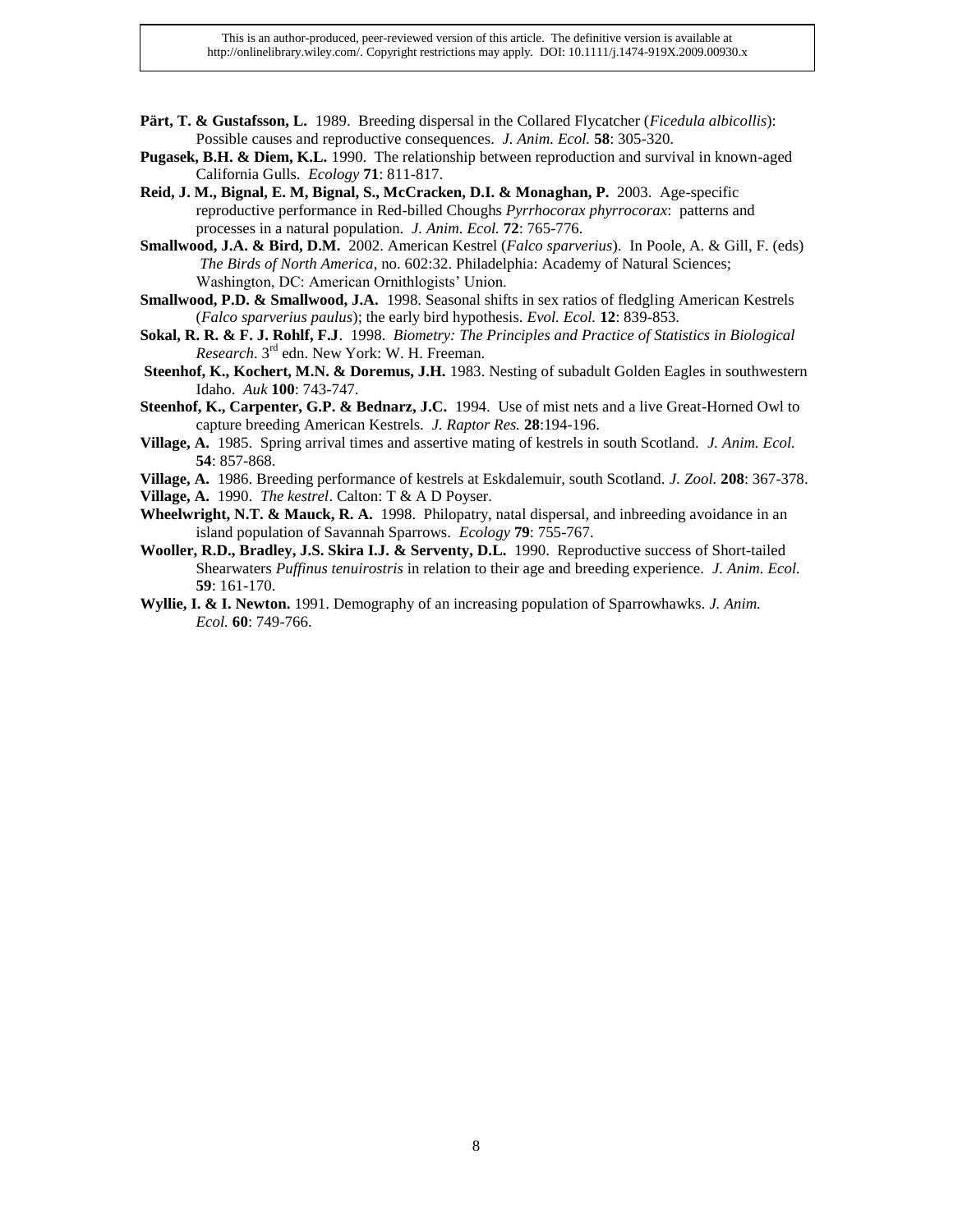This is an author-produced, peer-reviewed version of this article. The definitive version is available at http://onlinelibrary.wiley.com/. Copyright restrictions may apply. DOI: 10.1111/j.1474-919X.2009.00930.x

**Table 1**. Predictions of hypotheses that attempt to explain why older (or more experienced) birds have higher reproductive success.

|             |                                          |                   | Predictions |                         |  |
|-------------|------------------------------------------|-------------------|-------------|-------------------------|--|
|             |                                          |                   | Delayed     |                         |  |
| Title       | <b>Hypothesis</b>                        | Improvement is    | breeding    | Reproduction & survival |  |
| Restraint   | Optimize effort vs. survival probability | Within individual | Yes         | Negative relationship   |  |
| Constraint  | Improvements in competence               | Within individual | No          | No relationship         |  |
| Recruitment | Good breeders are recruited              | Within cohorts    | Yes         |                         |  |
| Selection   | Poor breeders die or disperse            | Within cohorts    | No          | Positive relationship   |  |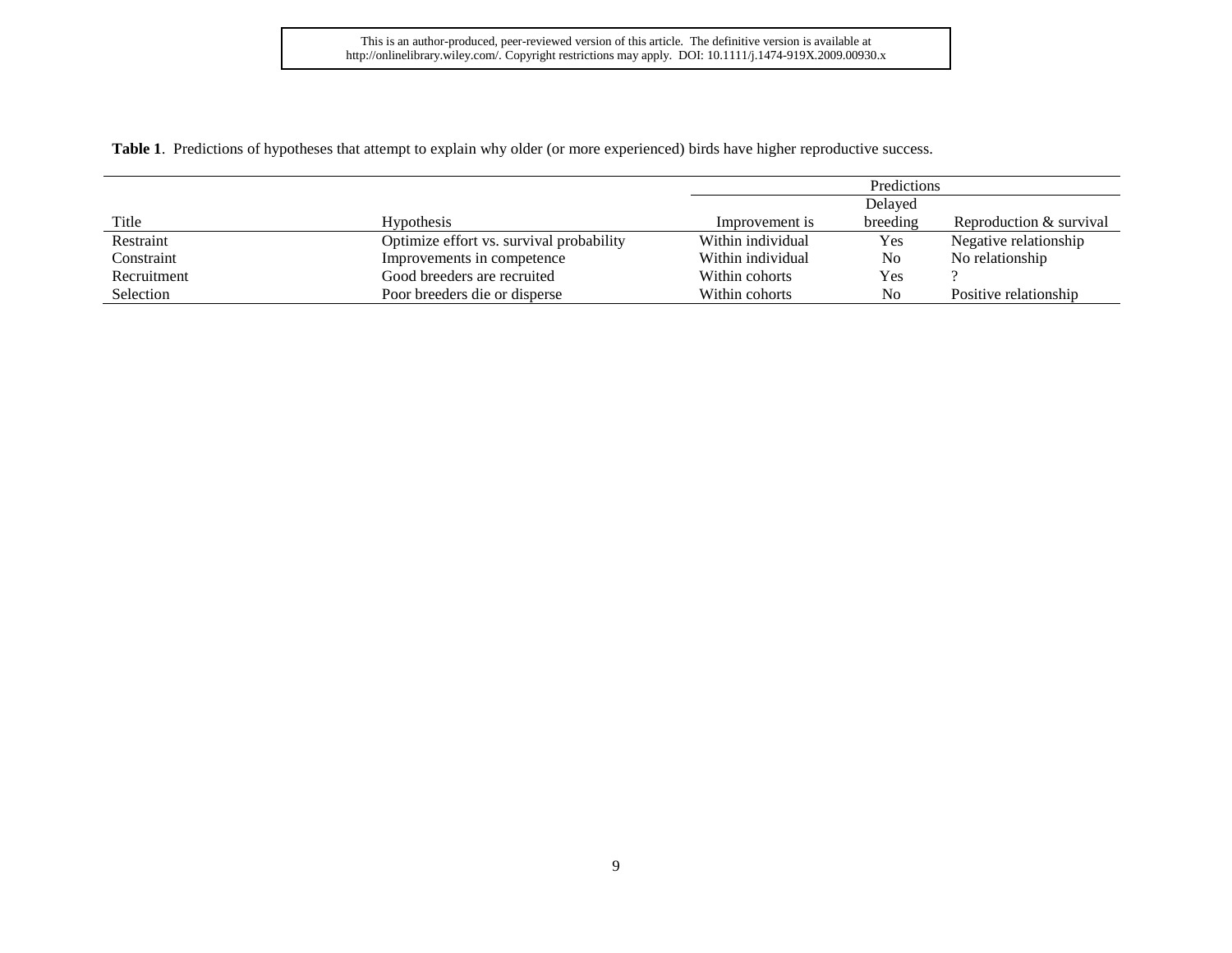|             | Number of Years Nesting |    |          |          |          |   |
|-------------|-------------------------|----|----------|----------|----------|---|
|             |                         | 2  | 3        | 4        |          | 6 |
| Males       |                         |    |          |          |          |   |
| Known-age   | 23                      | 9  | 6        |          |          |   |
| Unknown-age | 288                     | 45 | 11       | 3        |          | 0 |
| Females     |                         |    |          |          |          |   |
| Known-age   | 23                      | 3  | $\theta$ | $\Omega$ | $\theta$ | 0 |
| Unknown-age | 446                     | 49 | 20       |          |          |   |

**Table 2**. Number of years that marked American Kestrels nested in boxes in southwestern Idaho, 1992- 2005.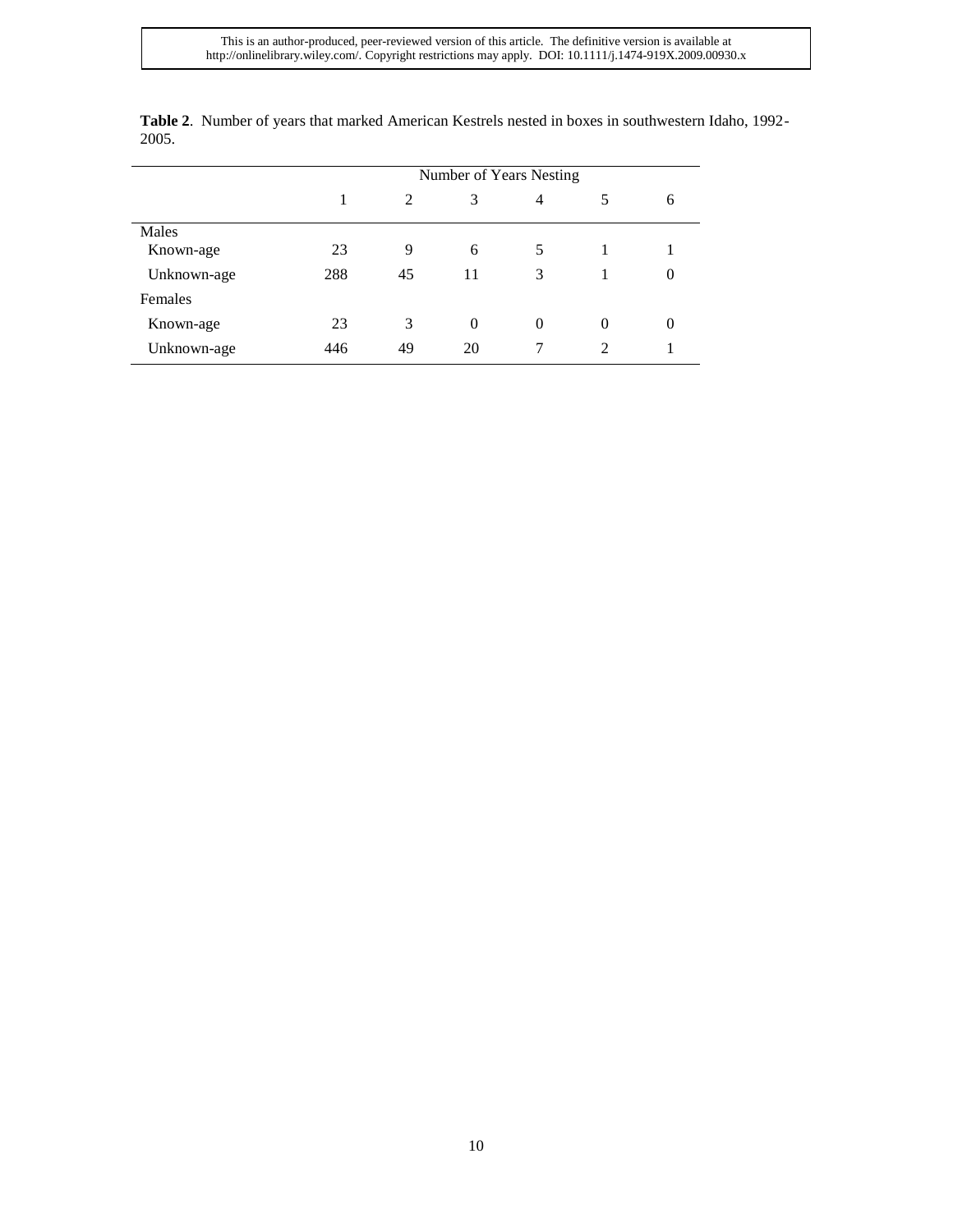**Table 3**. Reproductive rates of American Kestrels that first nested in study area boxes as yearlings compared with those that were first encountered nesting in boxes as 2- or 3-year olds. Nest initiation dates and numbers of eggs and fledglings are compared for the first year of nesting.

|                                          | Age at First Known Nesting |                      |       |      |
|------------------------------------------|----------------------------|----------------------|-------|------|
|                                          | One Year                   | Two or Three Years   |       | P    |
| Nest initiation date (standardized)      | $1.04 \pm 0.02$ (77)       | $1.04 \pm 0.05$ (13) | 569.5 | 0.81 |
| Total number of eggs                     | $4.97 \pm 0.13$ (77)       | $4.76 \pm 0.41$ (13) | 608   | 0.81 |
| Total number of fledglings               | $3.35 \pm 0.24$ (65)       | $2.38 \pm 0.66$ (13) | 416.5 | 0.18 |
| Number of years nesting in study area    | $1.71 \pm 0.12$ (77)       | $1.46 \pm 0.22$ (13) | 536.5 | 0.47 |
| Local lifetime reproduction <sup>a</sup> | $6.30 \pm 0.68$ (64)       | $3.46 \pm 1.02$ (13) | 372.5 | 0.06 |

<sup>a</sup> the number of fledging-age young produced in all years that the individual nested in study area boxes, excluding birds still nesting in 2006.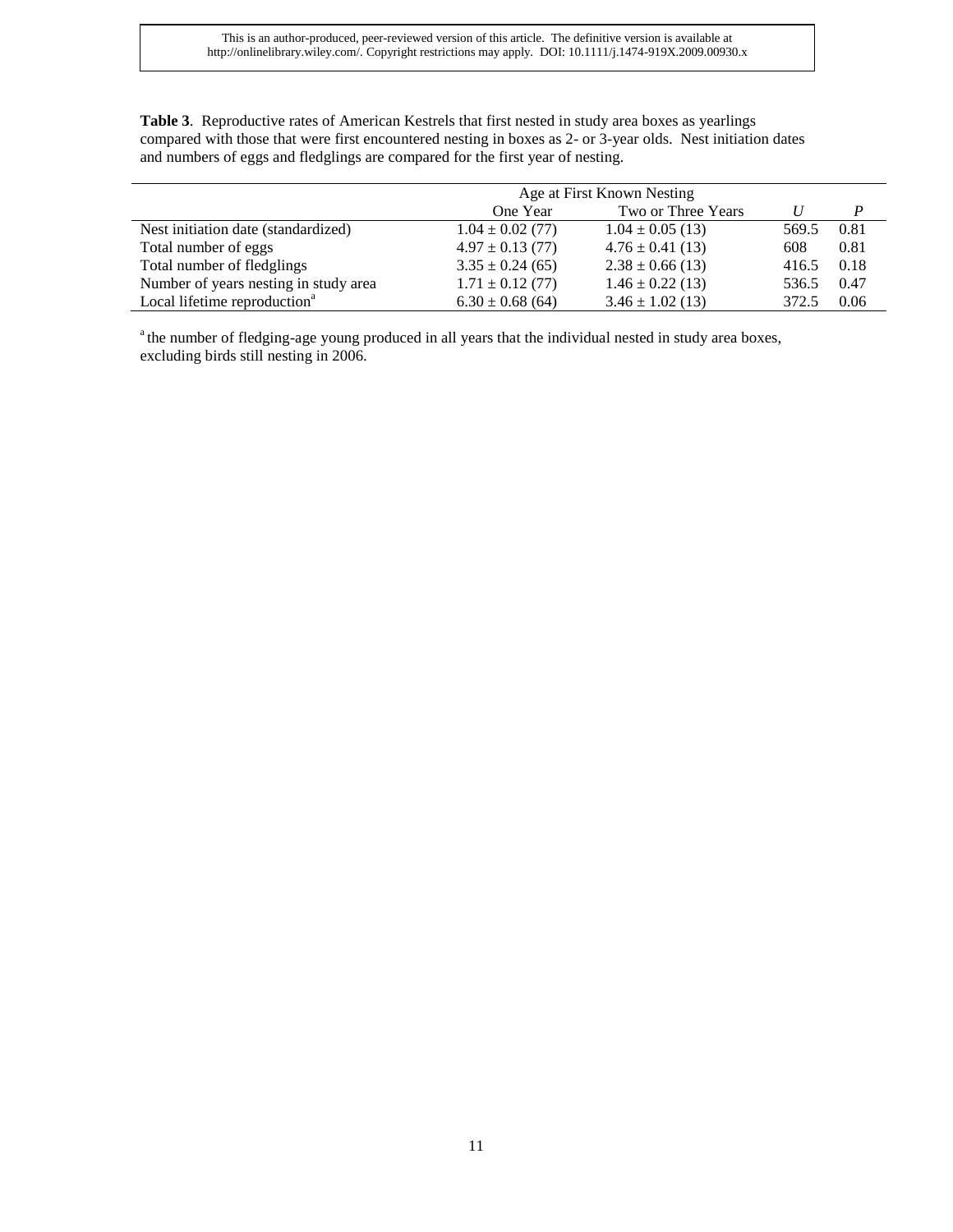**Table 4**. The probability of American Kestrels returning to nest in study area boxes for a second year, as determined by binary logistic regression analysis, by gender. Factors in the model included nesting chronology, nesting success and productivity in the first year of nesting as well as natal origin (whether the individual hatched in a study area box or elsewhere). \* indicates a significant difference at  $P < 0.05$ .

| Gender | Predictor variable                | Estimate $(\beta)$       | S.E. | Wald $\chi^2$ | $\boldsymbol{P}$    |
|--------|-----------------------------------|--------------------------|------|---------------|---------------------|
|        |                                   |                          |      |               |                     |
| Female | Intercept                         | $-0.93$                  | 0.87 | 1.15          | 0.284               |
|        | Success in first nesting year     | 1.59                     | 0.35 | 20.57         | $<0.0001\mathrm{*}$ |
|        | Standardized nest initiation date | $-1.77$                  |      |               | $0.023*$            |
|        | Origin (local)                    |                          | 0.78 | 5.18          | 0.53                |
|        | Number of eggs laid               |                          |      |               | 0.23                |
|        | Number of young fledged           |                          |      |               | 0.81                |
| Male   | Intercept                         | $-2.09$                  | 0.32 | 43.15         | < 0.0001            |
|        |                                   |                          |      |               |                     |
|        | Success in first nesting year     | 0.81                     | 0.34 | 5.73          | $0.017*$            |
|        | Standardized nest initiation date | $\overline{\phantom{a}}$ |      |               | 0.08                |
|        | Origin (local)                    | 1.67                     | 0.32 | 27.85         | $< 0.0001*$         |
|        | Number of eggs laid               |                          |      |               | 0.90                |
|        | Number of young fledged           |                          |      |               | 0.59                |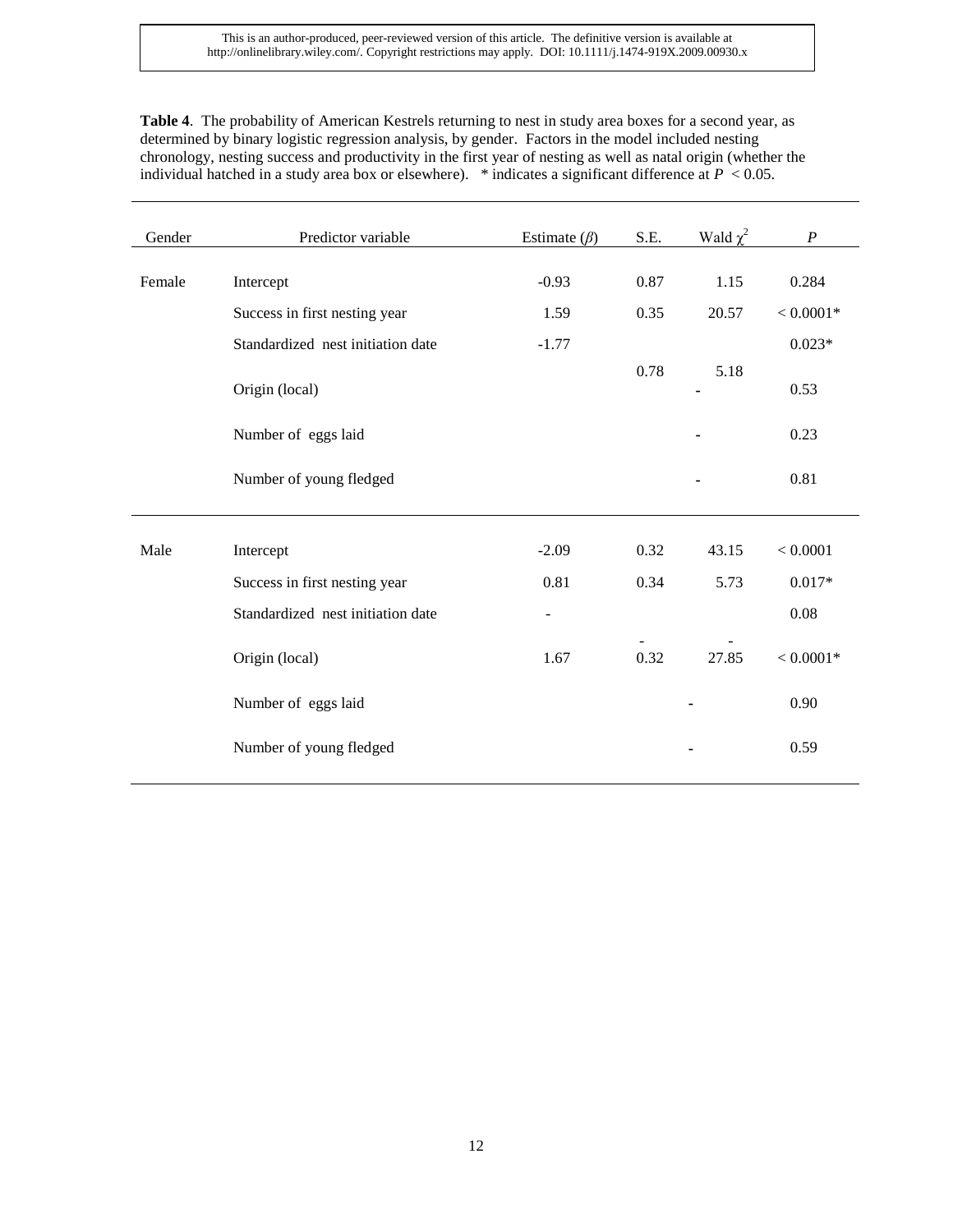This is an author-produced, peer-reviewed version of this article. The definitive version is available at http://onlinelibrary.wiley.com/. Copyright restrictions may apply. DOI: 10.1111/j.1474-919X.2009.00930.x

#### **Figure Legend**

**Figure 1.** Mean ( $\pm$  s.e.) number of eggs laid (a), number of fledglings produced (b) and nesting success (c) in relation to years of nesting experience of female and male American Kestrels nesting in boxes in southwestern Idaho 1992-2005. Letters to the upper left of symbol represent significant differences within gender. Females with  $\geq 1$  year of nesting experience laid significantly more eggs ( $F_{3,701} = 15.45$ ,  $P =$ 0.0015), produced more young ( $F_{3,670}$  = 19.46,  $P = 0.0002$ ), and had a higher probability of nesting success  $(F_{3,697} = 14.10, P = 0.0028)$  than females nesting for the first time. Males with  $\geq 1$  year of nesting experience produced significantly more young ( $F_{3,509} = 15.02$ ,  $P = 0.0018$ ), and had a higher probability of nesting success ( $F_{3,532}$  = 7.61,  $P = 0.05$ ) than males nesting for the first time. Years of nesting experience was unrelated to the number of eggs laid by a male's mate  $(F_{3,534} = 4.82, P = 0.19)$ . Sample sizes are to the left of the symbol.